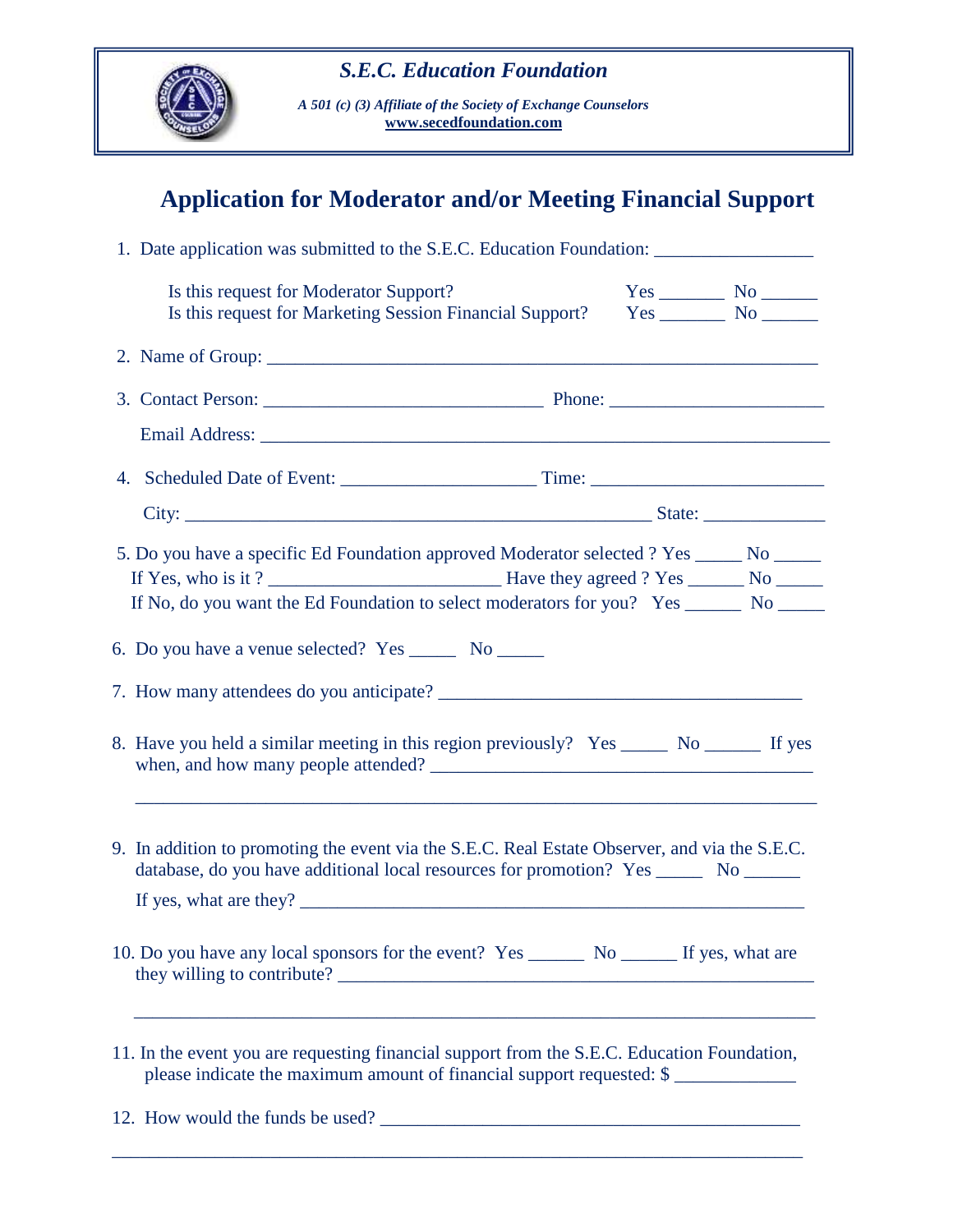# **CHECKLIST MODERATOR SUPPORT**

#### **Please include the following for Moderator Support:**

 \_\_\_\_\_\_\_ Copy of the Marketing Meeting Promotional Flyer (or past meeting flyer) \_\_\_\_\_\_\_ Marketing Meeting Attendee Fee (if applicable)

### **CHECKLIST MARKETING MEETING FINANCIAL SUPPORT APPLICATION**

#### **Please include the following if Requesting Marketing Meeting Financial Support:**

- \_\_\_\_\_\_\_ Copy of meeting room rental and/or minimum food & beverage requirements **EXECUTE:** Food & Beverage menus with prices
- \_\_\_\_\_\_\_ List of AV Equipment requested & price list from venue
	- \_\_\_\_\_\_\_ Copies of any contractual obligations or deadlines with the venue
- **Example 2** Projected Budget (attached)

 Please indicate below if you have additional questions or are including information not covered above:

 $\overline{\phantom{a}}$  ,  $\overline{\phantom{a}}$  ,  $\overline{\phantom{a}}$  ,  $\overline{\phantom{a}}$  ,  $\overline{\phantom{a}}$  ,  $\overline{\phantom{a}}$  ,  $\overline{\phantom{a}}$  ,  $\overline{\phantom{a}}$  ,  $\overline{\phantom{a}}$  ,  $\overline{\phantom{a}}$  ,  $\overline{\phantom{a}}$  ,  $\overline{\phantom{a}}$  ,  $\overline{\phantom{a}}$  ,  $\overline{\phantom{a}}$  ,  $\overline{\phantom{a}}$  ,  $\overline{\phantom{a}}$ 

 $\overline{\phantom{a}}$  ,  $\overline{\phantom{a}}$  ,  $\overline{\phantom{a}}$  ,  $\overline{\phantom{a}}$  ,  $\overline{\phantom{a}}$  ,  $\overline{\phantom{a}}$  ,  $\overline{\phantom{a}}$  ,  $\overline{\phantom{a}}$  ,  $\overline{\phantom{a}}$  ,  $\overline{\phantom{a}}$  ,  $\overline{\phantom{a}}$  ,  $\overline{\phantom{a}}$  ,  $\overline{\phantom{a}}$  ,  $\overline{\phantom{a}}$  ,  $\overline{\phantom{a}}$  ,  $\overline{\phantom{a}}$ 

 $\overline{\phantom{a}}$  ,  $\overline{\phantom{a}}$  ,  $\overline{\phantom{a}}$  ,  $\overline{\phantom{a}}$  ,  $\overline{\phantom{a}}$  ,  $\overline{\phantom{a}}$  ,  $\overline{\phantom{a}}$  ,  $\overline{\phantom{a}}$  ,  $\overline{\phantom{a}}$  ,  $\overline{\phantom{a}}$  ,  $\overline{\phantom{a}}$  ,  $\overline{\phantom{a}}$  ,  $\overline{\phantom{a}}$  ,  $\overline{\phantom{a}}$  ,  $\overline{\phantom{a}}$  ,  $\overline{\phantom{a}}$ 

 $\overline{\phantom{a}}$  ,  $\overline{\phantom{a}}$  ,  $\overline{\phantom{a}}$  ,  $\overline{\phantom{a}}$  ,  $\overline{\phantom{a}}$  ,  $\overline{\phantom{a}}$  ,  $\overline{\phantom{a}}$  ,  $\overline{\phantom{a}}$  ,  $\overline{\phantom{a}}$  ,  $\overline{\phantom{a}}$  ,  $\overline{\phantom{a}}$  ,  $\overline{\phantom{a}}$  ,  $\overline{\phantom{a}}$  ,  $\overline{\phantom{a}}$  ,  $\overline{\phantom{a}}$  ,  $\overline{\phantom{a}}$ 

 $\overline{\phantom{a}}$  ,  $\overline{\phantom{a}}$  ,  $\overline{\phantom{a}}$  ,  $\overline{\phantom{a}}$  ,  $\overline{\phantom{a}}$  ,  $\overline{\phantom{a}}$  ,  $\overline{\phantom{a}}$  ,  $\overline{\phantom{a}}$  ,  $\overline{\phantom{a}}$  ,  $\overline{\phantom{a}}$  ,  $\overline{\phantom{a}}$  ,  $\overline{\phantom{a}}$  ,  $\overline{\phantom{a}}$  ,  $\overline{\phantom{a}}$  ,  $\overline{\phantom{a}}$  ,  $\overline{\phantom{a}}$ 

 $\overline{\phantom{a}}$  ,  $\overline{\phantom{a}}$  ,  $\overline{\phantom{a}}$  ,  $\overline{\phantom{a}}$  ,  $\overline{\phantom{a}}$  ,  $\overline{\phantom{a}}$  ,  $\overline{\phantom{a}}$  ,  $\overline{\phantom{a}}$  ,  $\overline{\phantom{a}}$  ,  $\overline{\phantom{a}}$  ,  $\overline{\phantom{a}}$  ,  $\overline{\phantom{a}}$  ,  $\overline{\phantom{a}}$  ,  $\overline{\phantom{a}}$  ,  $\overline{\phantom{a}}$  ,  $\overline{\phantom{a}}$ 

 $\overline{\phantom{a}}$  ,  $\overline{\phantom{a}}$  ,  $\overline{\phantom{a}}$  ,  $\overline{\phantom{a}}$  ,  $\overline{\phantom{a}}$  ,  $\overline{\phantom{a}}$  ,  $\overline{\phantom{a}}$  ,  $\overline{\phantom{a}}$  ,  $\overline{\phantom{a}}$  ,  $\overline{\phantom{a}}$  ,  $\overline{\phantom{a}}$  ,  $\overline{\phantom{a}}$  ,  $\overline{\phantom{a}}$  ,  $\overline{\phantom{a}}$  ,  $\overline{\phantom{a}}$  ,  $\overline{\phantom{a}}$ 

 $\overline{\phantom{a}}$  ,  $\overline{\phantom{a}}$  ,  $\overline{\phantom{a}}$  ,  $\overline{\phantom{a}}$  ,  $\overline{\phantom{a}}$  ,  $\overline{\phantom{a}}$  ,  $\overline{\phantom{a}}$  ,  $\overline{\phantom{a}}$  ,  $\overline{\phantom{a}}$  ,  $\overline{\phantom{a}}$  ,  $\overline{\phantom{a}}$  ,  $\overline{\phantom{a}}$  ,  $\overline{\phantom{a}}$  ,  $\overline{\phantom{a}}$  ,  $\overline{\phantom{a}}$  ,  $\overline{\phantom{a}}$